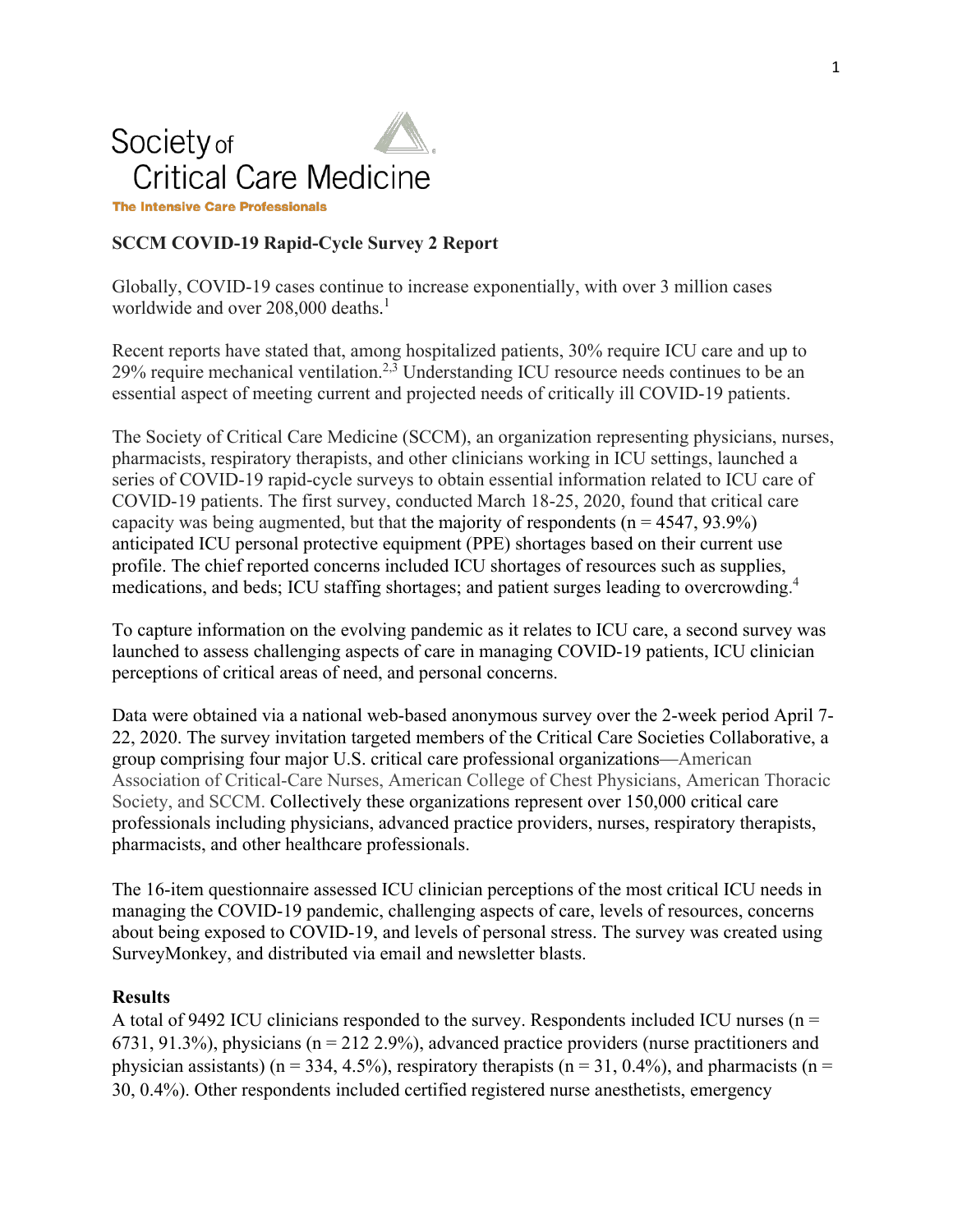medicine flight personnel, ICU medical and nursing directors, trainees in residency, dietitians, and nursing and medical students ( $n = 33$ , 0.4%). (**Table 1**). These clinicians represented ICU settings in the United States, including all 50 states and Puerto Rico.

Respondents reported working in community ( $n = 5752, 63.2\%$ ), academic ( $n = 2589, 28.5\%$ ), government ( $n = 420, 4.6\%$ ), and other settings including private, rural, critical access, and telehealth ( $n = 338, 3.7\%$ ). Employment locations included metropolitan urbanized areas with a population of more than 50,000 ( $n = 6319, 69.5\%$ ), micropolitan urbanized areas with a population of 10,000-50,000 ( $n = 2186$ , 24.0%) and rural areas with a population of fewer than 10,000 (n = 588, 6.5%) (**Table 1**).

Most respondents ( $n = 6510, 88\%$ ) reported having cared for a presumptive or confirmed COVID-19 patient (**Figure 1**). A total of 4106 (56.9%) respondents were located in states with 20,000 or more COVID-19 cases, while 833 (25.4%) were located in states with 5000 to less than 20,000 cases, and 1104 (15.3%) were located in states with 1000 to less than 5000 cases (**Table 1**).

## *Most Critical ICU Needs*

Respondents identified the most critical needs their ICUs are currently facing to manage the COVID-19 pandemic as PPE masks ( $n = 2896, 38\%$ ) and ICU staffing ( $n = 1614, 21.2\%$ ) (**Table 2** and **Figure 2**).

Other critical needs include:

- Laboratory turnaround time for COVID-19 testing  $(n = 779, 10.2\%)$
- Keeping up with information on management strategies  $(n = 399, 5.2\%)$
- Isolation room capacity ( $n = 362, 4.8\%$ )
- Availability of critical ICU medications (eg, sedative/analgesics, paralytics) ( $n = 299$ , 3.9%).

## *ICU Resources*

Clinicians identified a number of potentially limited resources in the ICU as the pandemic continues (**Table 2)**, including:

- Personnel ( $n = 3734, 40.9\%$ )
- Medications ( $n = 3320, 36.4\%$ )
- ICU capacity including surge potential  $(n = 3292, 36.1\%)$
- Isolation room capacity ( $n = 2868, 31.4\%$ )
- Necessary communication from the institution about care strategies  $(n = 2254, 24.7%)$
- Ventilators ( $n = 2254, 24.7\%$ )

*Measures Used to Limit Potential Spread of COVID-19 to Family Members*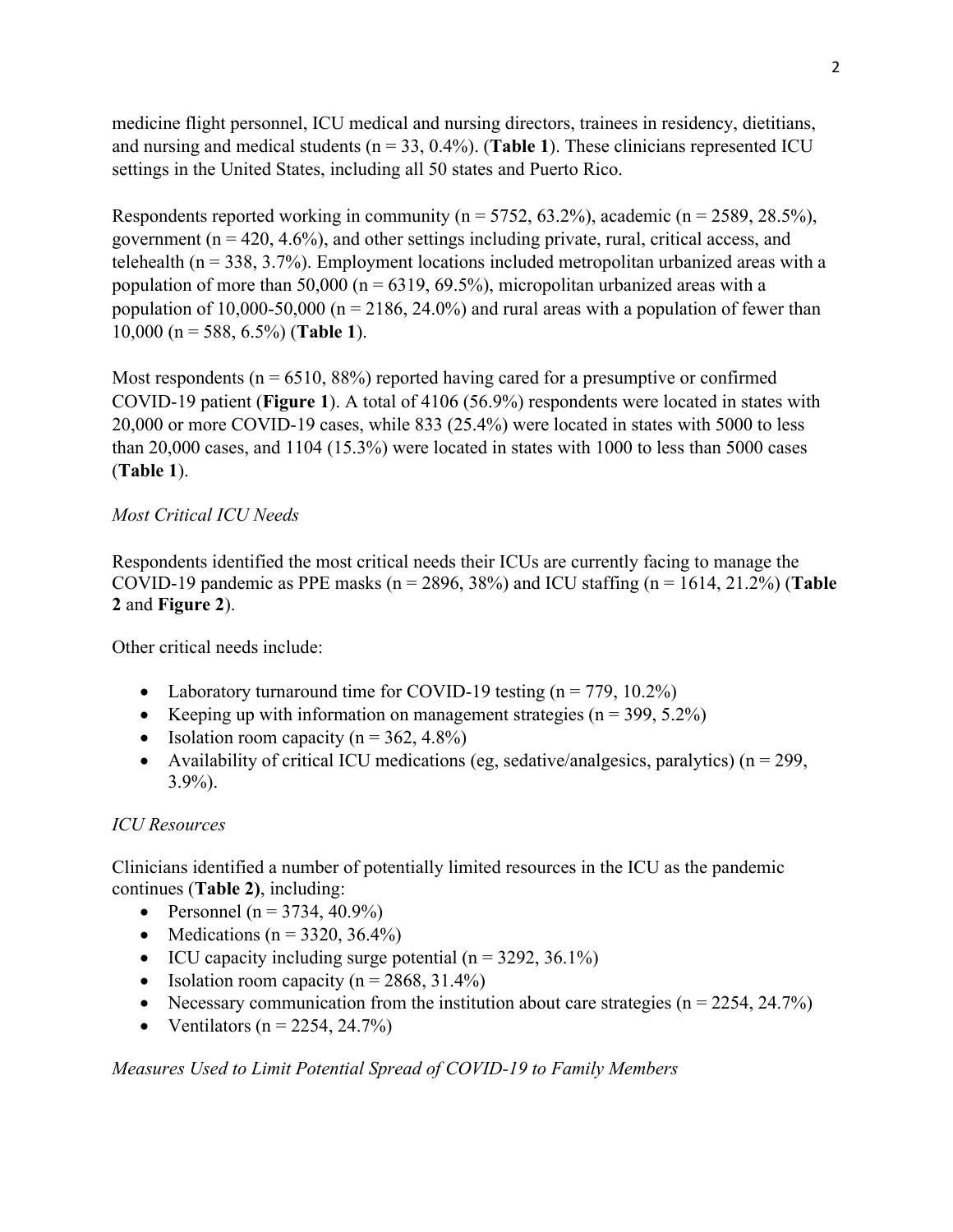A number of special measures reported by ICU clinicians to limit the potential spread of COVID-19 to family members (**Table** 2) included:

- Changing clothes before and after work  $(n = 6551, 71.8\%)$
- Showering before joining family  $(n = 5823, 63.8\%)$
- Limiting physical contact until decontamination  $(n = 5215, 57.2%)$
- Using hand sanitizer before entering their home  $(n = 4650, 51\%)$
- Showering and washing clothes away from family  $(n = 4132, 45.3\%)$
- Staying in isolation from the household at home  $(n = 1502, 16.5\%)$ ,
- Staying in isolation with alternative housing away from the household  $(n = 1090, 12\%)$
- Wearing a mask at home  $(n = 619, 6.8\%)$

## *Concern About Exposure to COVID-19*

On a scale of 0 to 10, where 10 represents very concerned, the median level of concern about personally being exposed to COVID-19 was 8, while the median level of concern about exposing family members to COVID-19 was 10 (**Table 2**).

#### *Level of Personal Stress*

On a scale of 0 to 10, where 10 represents extreme stress, ICU clinicians reported a personal level of stress of 8, compared to a median level of personal stress of 3 before the pandemic (**Table 2**).

## *Other Key Findings*

- Nurses reported that their highest level of concern was exposing family members to COVID-19 (median 10 on a scale of 1-10)
- ICU clinicians' concern about personally being exposed to COVID-19 had a median of 8, regardless of whether or not they personally cared for any presumptive or confirmed COVID-19 patients in the ICU.
- Concern about exposing family members to COVID-19 had a median of 10 for those who personally cared for any presumptive or confirmed COVID-19 patients in the ICU, compared to a median of 9 for those who did not.
- Clinician concern about personally being exposed to COVID-19 was highest in respondents from states with 20,000 cases or more (median 9) compared to 8 otherwise.
- Clinician concern about exposing family members to COVID-19 was highest in respondents from states with 20,000 cases or more (median 10) compared to 9 otherwise.
- Clinicians who personally cared for any presumptive or confirmed COVID-19 patients in the ICU reported a median of 8 compared to 7 among those who did not.

#### **Summary**

This survey of a national sample of ICU clinicians finds continued concern about PPE supplies, with the most critical need being PPE masks. Other top critical needs for ICUs to manage the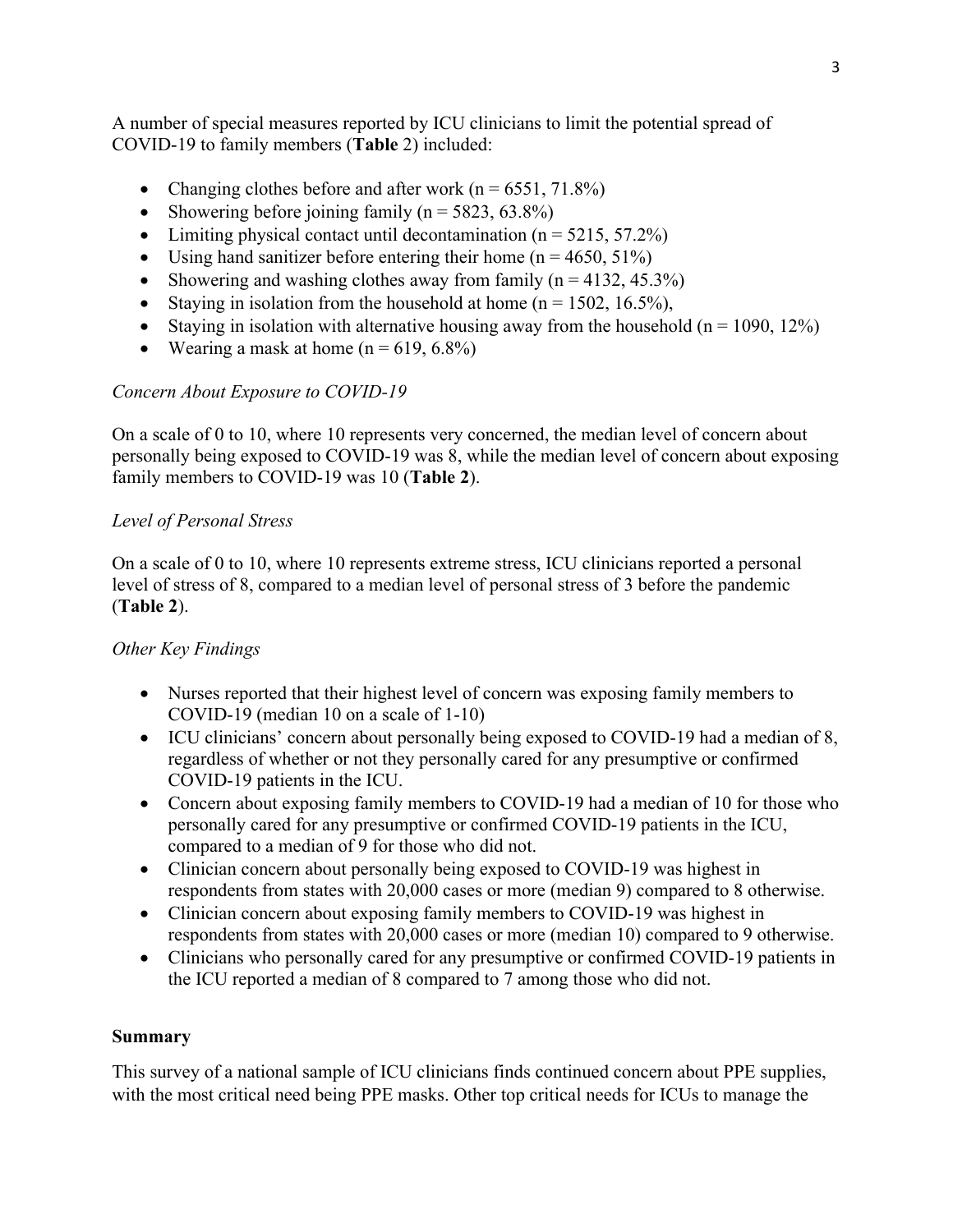COVID-19 pandemic include ICU staffing, laboratory turnaround time for COVID-19 testing, and keeping up with information on management strategies. ICU clinicians report high levels of concern about personally being exposed and about potentially exposing family members to COVID-19. Continued assessment of ICU resource needs and clinician reports of priority areas of care remain needed in order to meet ongoing and anticipated pandemic response measures for critically ill COVID-19 patients.

|                                                              | Count      | $\frac{0}{0}$ |
|--------------------------------------------------------------|------------|---------------|
| Primary place providing critical care                        | $N = 9099$ |               |
| Community hospital                                           | 5752       | 63.2          |
| Academic center                                              | 2589       | 28.5          |
| Government hospital                                          | 420        | 4.6           |
| Other                                                        | 338        | 3.7           |
| Location of primary ICU setting                              | $N = 9093$ |               |
| Metropolitan (urbanized area with population $50,000+$ )     | 6319       | 69.5          |
| Micropolitan (urbanized area with population 10,000-         | 2186       | 24.0          |
| 50,000)                                                      |            |               |
| Rural (population under 10,000)                              | 588        | 6.5           |
| State COVID-19 level                                         | $N = 7210$ |               |
| 20,000 cases or more                                         | 4106       | 56.9          |
| $5,000$ to less than $20,000$ cases                          | 1833       | 25.4          |
| 1,000 to less than $5,000$ cases                             | 1104       | 15.3          |
| Less than 1,000 cases                                        | 167        | 2.3           |
| Profession                                                   | $N = 7629$ |               |
| <b>Nurse</b>                                                 | 6731       | 91.3          |
| Advanced practice provider                                   | 334        | 4.5           |
| Physician                                                    | 212        | 2.9           |
| Respiratory therapist                                        | 31         | 0.4           |
| Pharmacist                                                   | 30         | 0.4           |
| Other                                                        | 33         | 0.4           |
| Cared for presumptive or confirmed COVID-19 patients in ICU: | $N = 7400$ |               |
| Yes                                                          | 6510       | 88.0          |
| No                                                           | 890        | 12.0          |

| Table 1. ICU Clinician Demographics |  |  |  |  |
|-------------------------------------|--|--|--|--|
|-------------------------------------|--|--|--|--|

Notes: N indicates the number of valid responses for that question. Data from 9120 clinicians in the United States is reported. Of the 9492 survey respondents, 372 were excluded because they did not practice in the United States.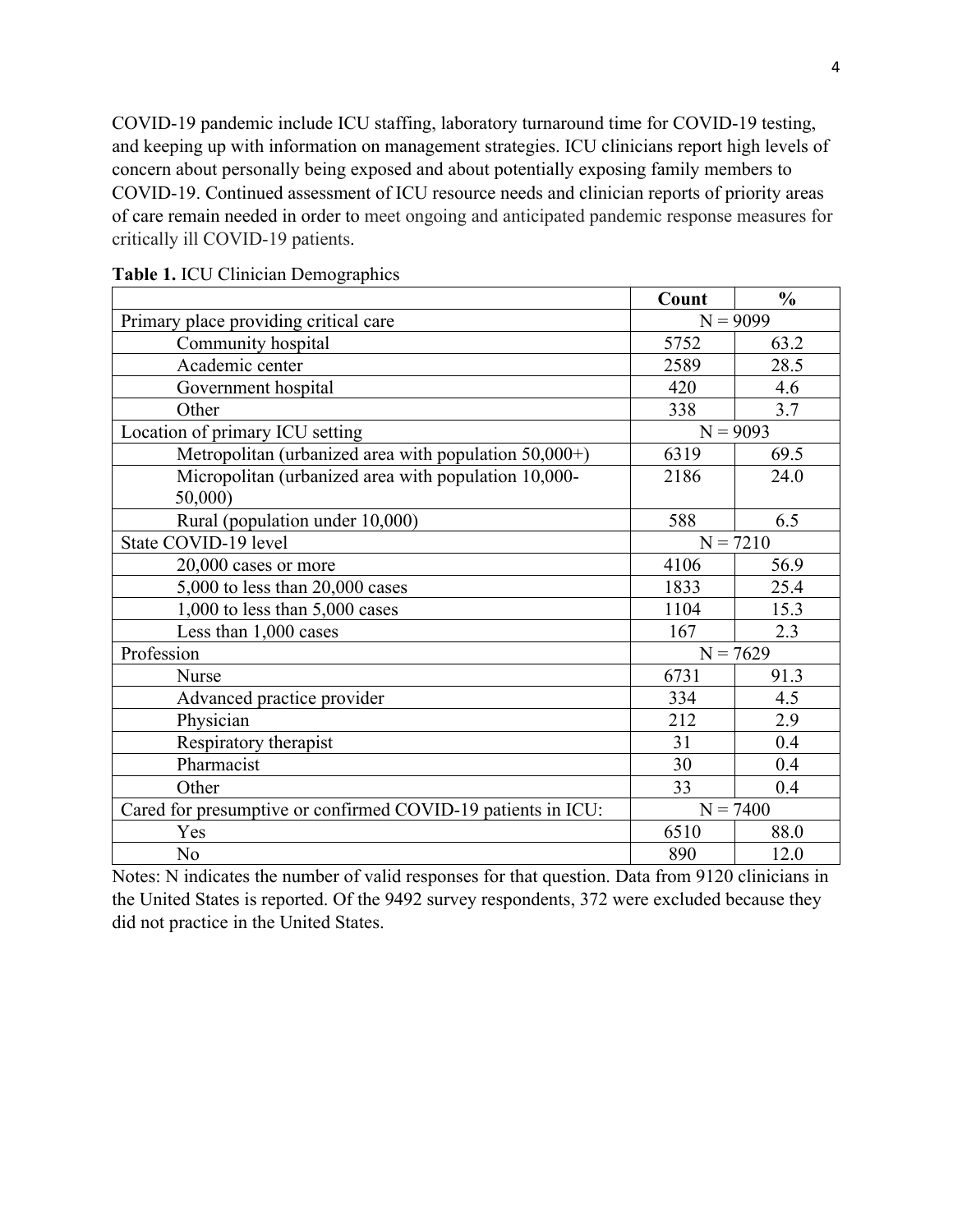|                                                                     | Count         | $\frac{0}{0}$ |
|---------------------------------------------------------------------|---------------|---------------|
| Most critical need ICU currently facing to manage COVID-19          | $N = 7616$    |               |
| pandemic                                                            |               |               |
| PPE masks                                                           | 2896          | 38.0          |
| <b>ICU</b> staffing                                                 | 1614          | 21.2          |
| Laboratory turnaround time for COVID-19 testing                     | 779           | 10.2          |
| Keeping up with the information on management strategies            | 399           | 5.2           |
| Isolation room capacity                                             | 362           | 4.8           |
| Availability of critical ICU medications (eg,                       | 299           | 3.9           |
| sedative/analgesics, paralytics)                                    |               |               |
| ICU bed availability                                                | 272           | 3.6           |
| PPE gowns                                                           | 266           | 3.5           |
| Other                                                               | 228           | 3.0           |
| Support from hospital command/administration                        | 221           | 2.9           |
| PPE eye shields                                                     | 96            | 1.3           |
| Ventilator availability                                             | 73            | 1.0           |
| Hand-sanitizing gel                                                 | 54            | 0.7           |
| Non-ICU staffing                                                    | 32            | 0.4           |
| PPE gloves                                                          | 25            | 0.3           |
| Potentially limited resources in ICU (multiple selections possible) |               |               |
| Personnel                                                           | 3734          | 40.9          |
| Medications                                                         | 3320          | 36.4          |
| ICU capacity (including surge potential)                            | 3292          | 36.1          |
| Isolation room capacity                                             | 2868          | 31.4          |
| Necessary communication from institution about care                 | 2254          | 24.7          |
| strategies                                                          |               |               |
| Ventilators                                                         | 2087          | 22.9          |
| Other                                                               | 339           | 3.7           |
| Special measures used to limit spread of COVID-19 to family         |               |               |
| members (multiple selections possible)                              |               |               |
| Changing clothes before/after work                                  | 6551          | 71.8          |
| Showering before joining family                                     | 5823          | 63.8          |
| Limiting physical contact until decontamination                     | 5215          | 57.2          |
| Using hand sanitizer before entering home                           | 4650          | 51.0          |
| Showering and washing clothes away from family                      | 4132          | 45.3          |
| Developing plan for what happens if ill with COVID-19               | 3644          | 40.0          |
| Staying in isolation from household at home                         | 1502          | 16.5          |
| Staying in isolation with alternative housing away from             | 1090          | 12.0          |
| household                                                           |               |               |
| Wearing a mask at home                                              | 619           | 6.8           |
| Other                                                               | 580           | 6.4           |
|                                                                     | <b>Median</b> | <b>IQR</b>    |
| Level of concern about personally being exposed to COVID-19         | 8.0           | $6 - 10$      |
| Level of concern about exposing family members to COVID-19          | 10.0          | $7 - 10$      |

**Table 2.** COVID-19 Pandemic Perceptions (overall number of responses = 9120)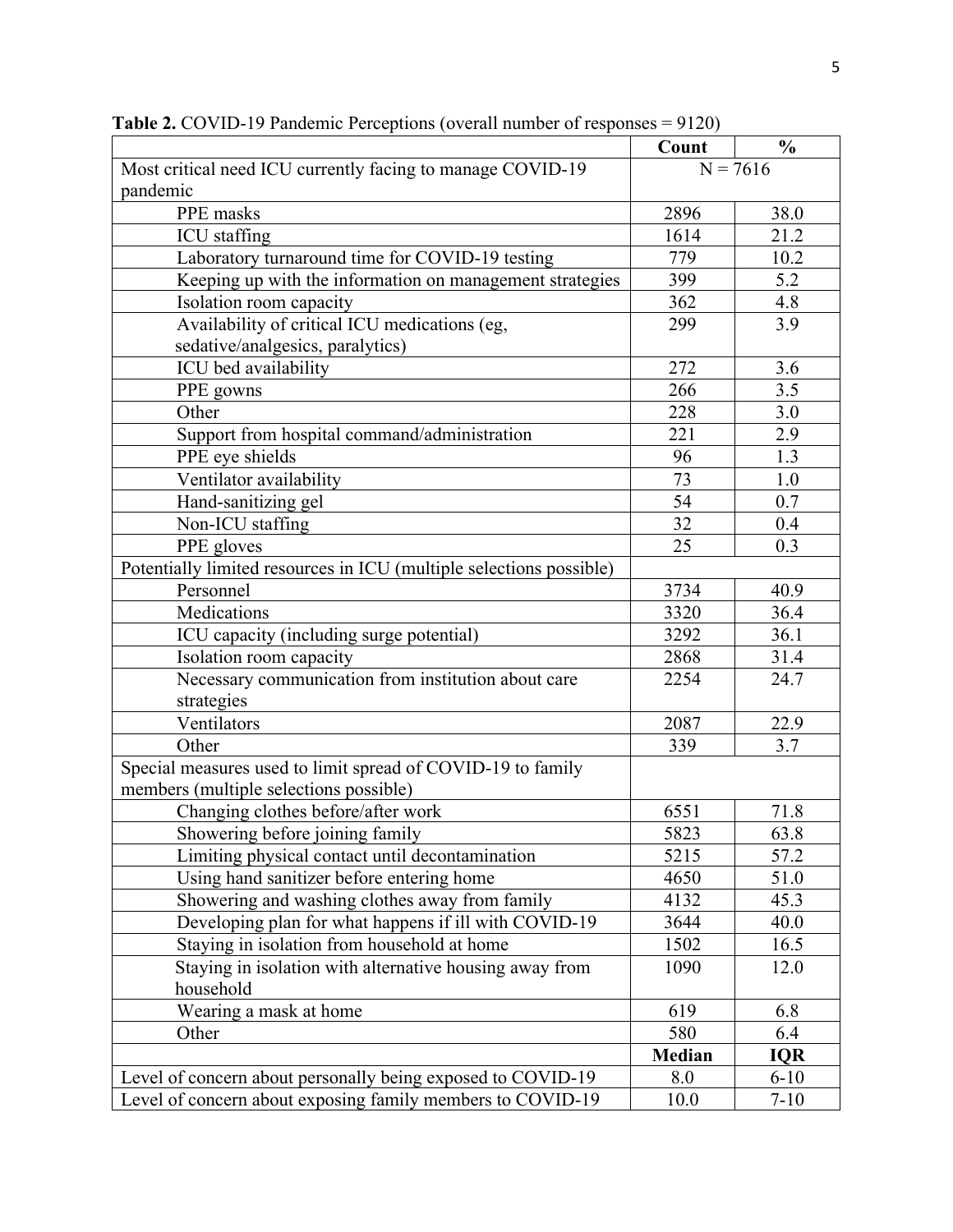|                                                                 | Count | $\frac{0}{\alpha}$ |
|-----------------------------------------------------------------|-------|--------------------|
| Level of personal stress as a result of COVID-19 pandemic       | 8.0   | 6-9                |
| Level of personal stress before the COVID-19 pandemic           | 3.0   | $2 - 4$            |
| Computed change in stress from before pandemic to response date | 40    | 3-6                |

Note: N indicates the number of valid responses for that question or series of questions. IQR indicates the interquartile range (values that fall between 25% and 75% of responses).



Cared for COVID Pts  $\blacksquare$  No Yes

 $N = 9120$ 

**Figure 1.** ICU Clinician Survey Respondents and Reports of Caring for Suspected or Confirmed COVID-19 Patients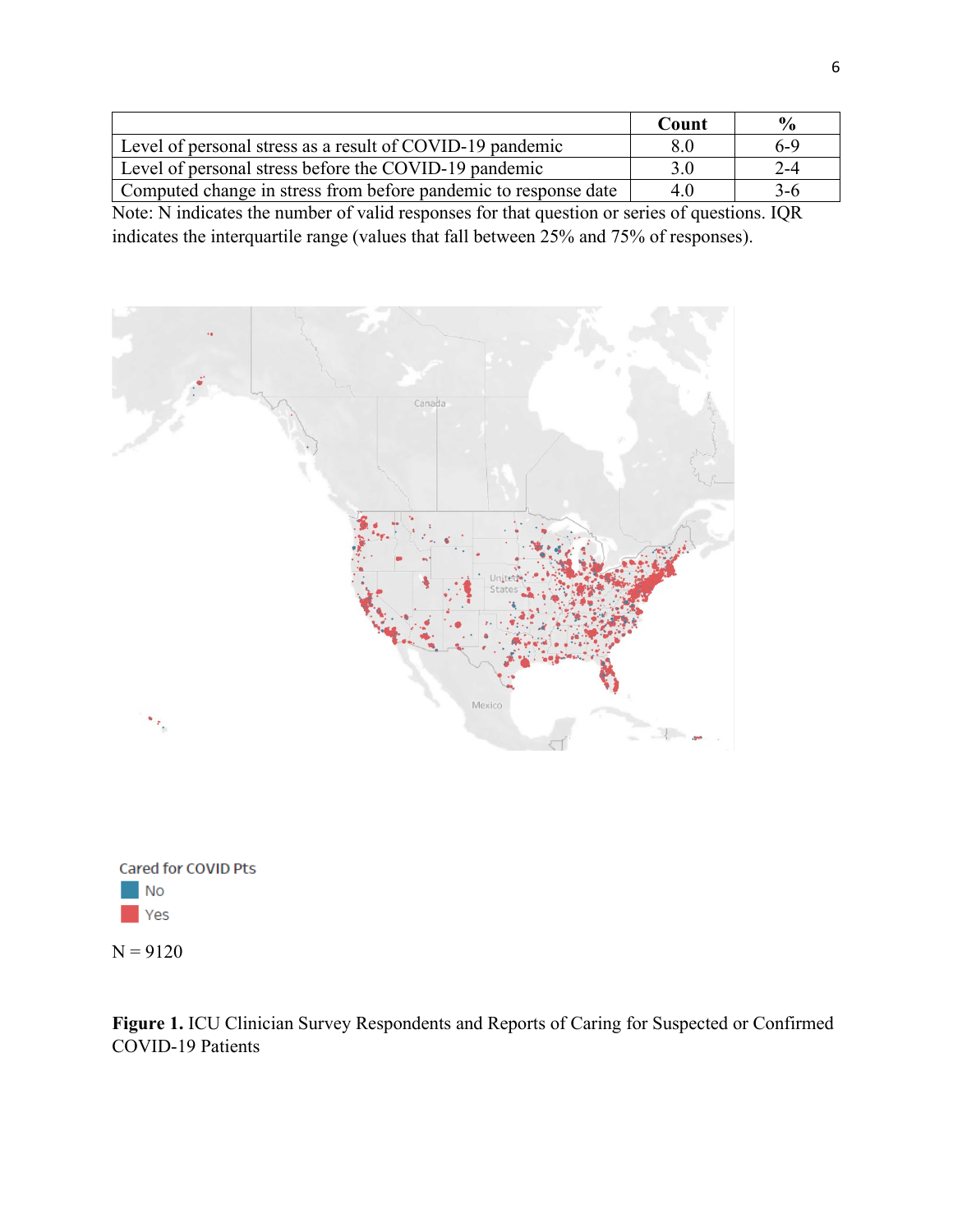

**Figure 2.** ICU Critical Needs for COVID-19 Pandemic

## **References**

- 1. Coronavirus COVID-19 Global Cases by the Center for Systems Science and Engineering (CSSE) at Johns Hopkins University (JHU). https://coronavirus.jhu.edu/map.html. Accessed April 27, 2020.
- 2. Richardson S, Hirsch JS, Narasimhan M, et al; Northwell COVID-19 Research Consortium. Presenting characteristics, comorbidities, and outcomes among 5700 patients hospitalized with COVID-19 in the New York City area. *JAMA*. 2020 Apr 22. doi: 10.1001/jama.2020.6775. [Epub ahead of print].
- 3. Myers LC, Parodi SM, Escobar GJ, Liu VX. Characteristics of hospitalized adults with COVID-19 in an integrated health care system in California. *JAMA* 2020 Apr 24. doi: 10.1001/jama.2020.7202. [Epub ahead of print].
- 4. Kaplan LJ, Kleinpell R, Maves RC, Doersam JK, Raman R, Ferraro DM. Critical care clinician reports on COVID-19: results from a national survey of 4875 ICU providers. *Critical Care Explorations*. In Press.